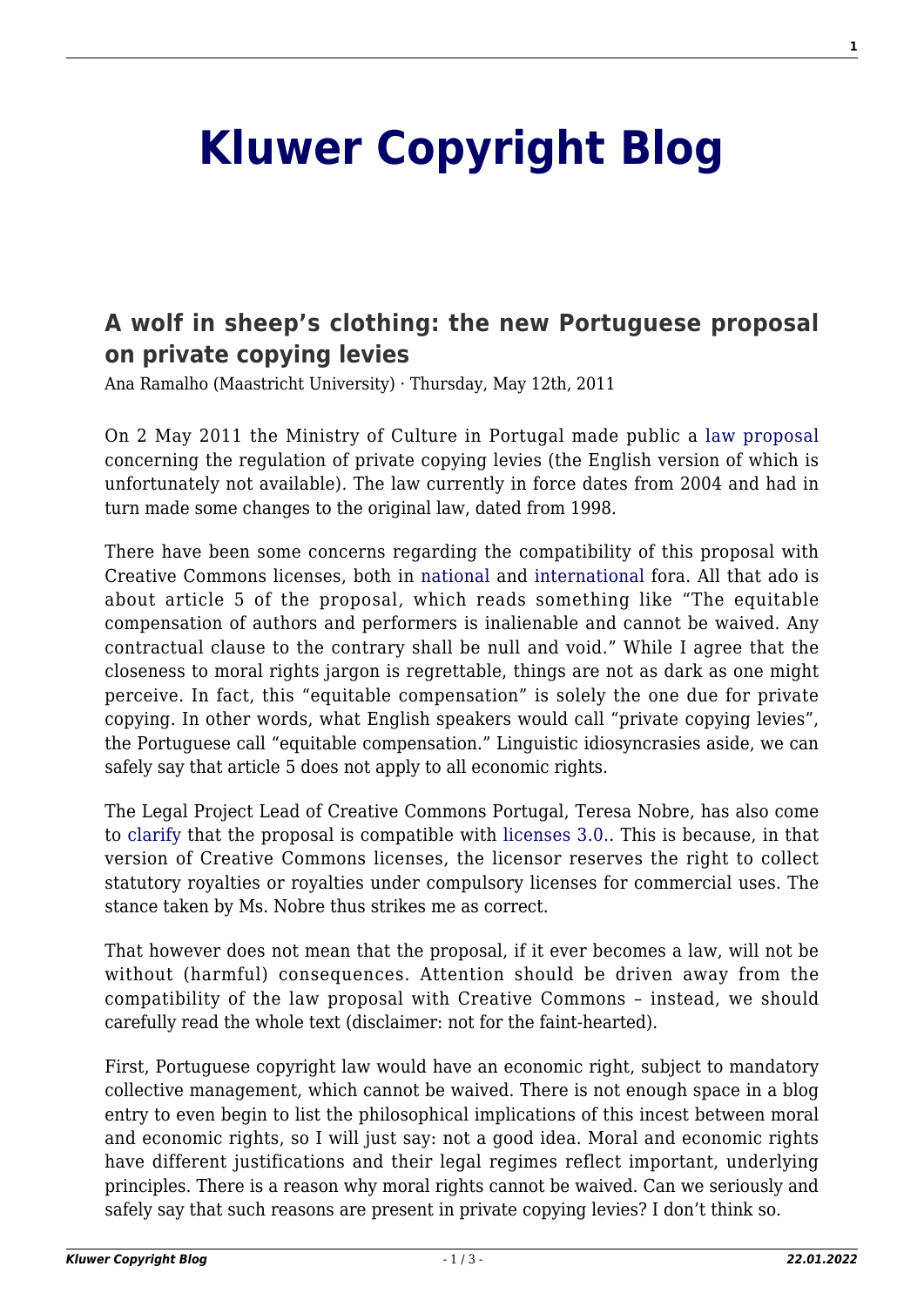Another innovation of this proposal is the inclusion in its scope of digital recording devices, which were traditionally exempted from levies altogether. Probably thrilled with this new world of possibilities, the drafters decided to include in the list of devices subject to levies: USB sticks (0,06 euro per GB); external drives (0,02 euro per GB); hard drives (0,02 euro per GB, plus 0,005 per GB over 1 TB); devices used to reproduce audio, visual or audiovisual files in compressed form, integrated or not in other devices, like mobile phones (0,50 euro per GB). Given the capacity of these media nowadays, I will let you do the math. Also, it seems that no one has thought that this type of equipment is not mainly used for private copying purposes – raise their hands those who use the hard drive of a computer to work on a daily basis (and shockingly not to make private copies of copyrighted works).

I shall finish with the greatest irony of all: the current version of the law exempts from the payment of levies, among others, certain non-profit cultural organizations, where they need to use recording media or devices in projects which are of "relevant public interest" (article 4 paragraph 1). The Ministry of Culture deleted such cultural organizations from the list of exempted entities. Interesting way of supporting culture.

## **Kluwer IP Law**

 $\mathcal{L}_\text{max}$ 

The **2021 Future Ready Lawyer survey** showed that 81% of the law firms expect to view technology as an important investment in their future ability to thrive. With Kluwer IP Law you can navigate the increasingly global practice of IP law with specialized, local and cross-border information and tools from every preferred location. Are you, as an IP professional, ready for the future?

[Learn how](https://www.wolterskluwer.com/en/solutions/kluweriplaw?utm_source=copyrightnblog&utm_medium=articleCTA&utm_campaign=article-banner) **[Kluwer IP Law](https://www.wolterskluwer.com/en/solutions/kluweriplaw?utm_source=copyrightnblog&utm_medium=articleCTA&utm_campaign=article-banner)** [can support you.](https://www.wolterskluwer.com/en/solutions/kluweriplaw?utm_source=copyrightnblog&utm_medium=articleCTA&utm_campaign=article-banner)

*To make sure you do not miss out on regular updates from the Kluwer Copyright Blog, please subscribe [here.](http://copyrightblog.kluweriplaw.com/newsletter)*